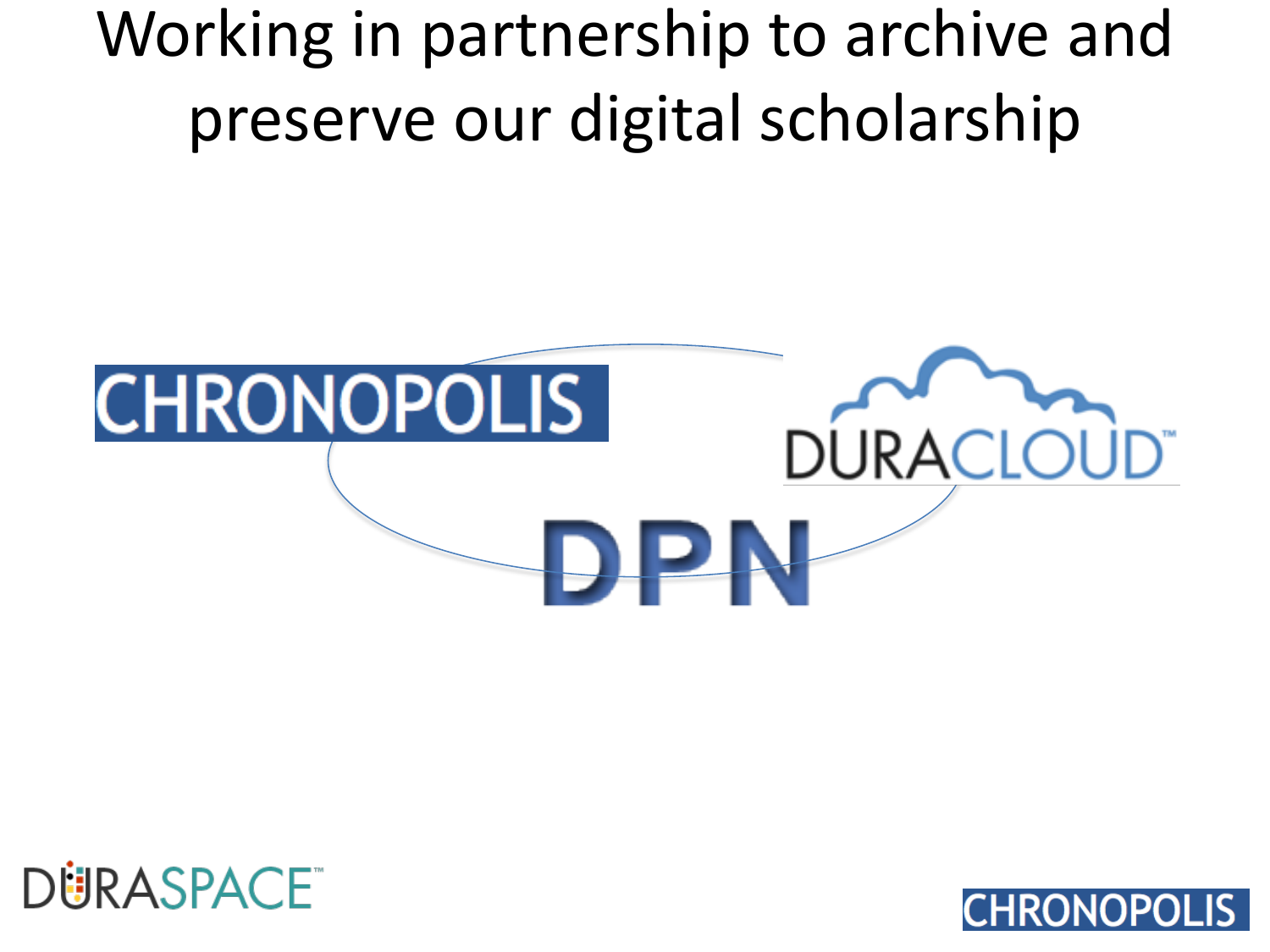# Who is this alphabet soup?

- **Chronopolis** dark archiving, trusted digital repository service offered by UC San Diego
- **DuraCloud**-Open source software for archival cloud storage and preservation services run by **DuraSpace**
- **DPN**-Project to create a National Digital Preservation Network for preserving our scholarship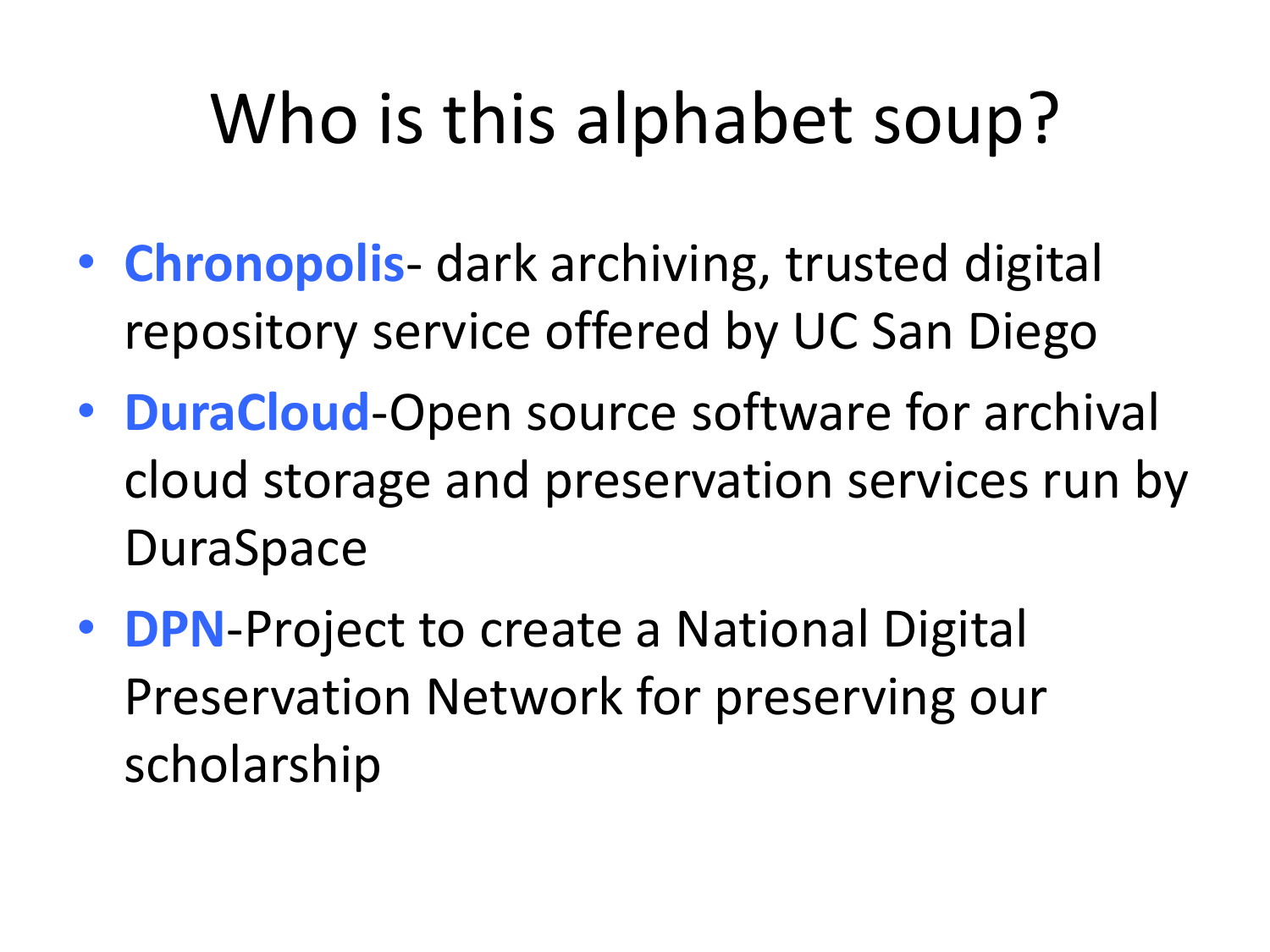## Why would we partner?

To create a comprehensive, open source solution for preserving our digital content



**Created by our community, for our community**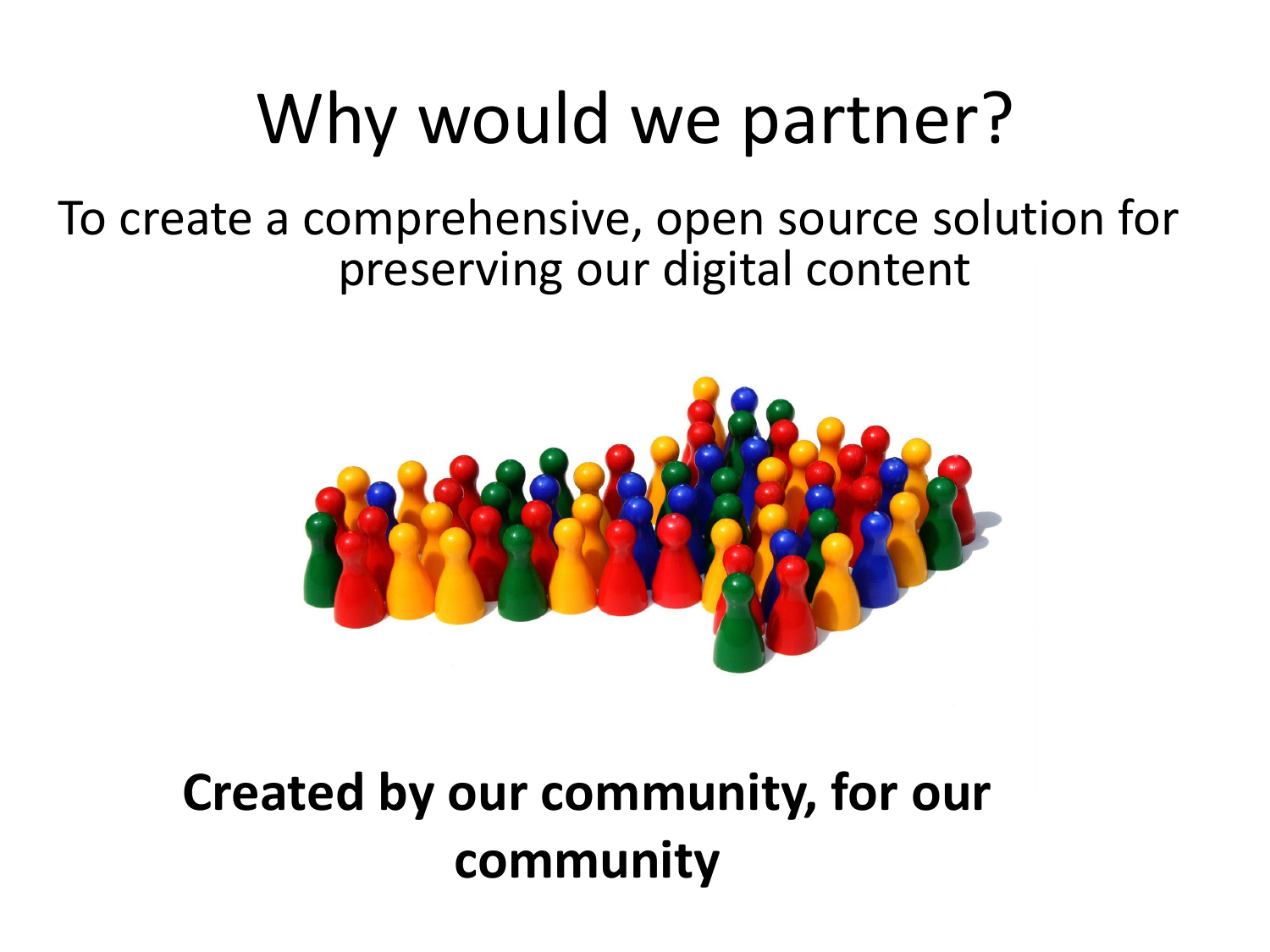### What is this preservation solution?

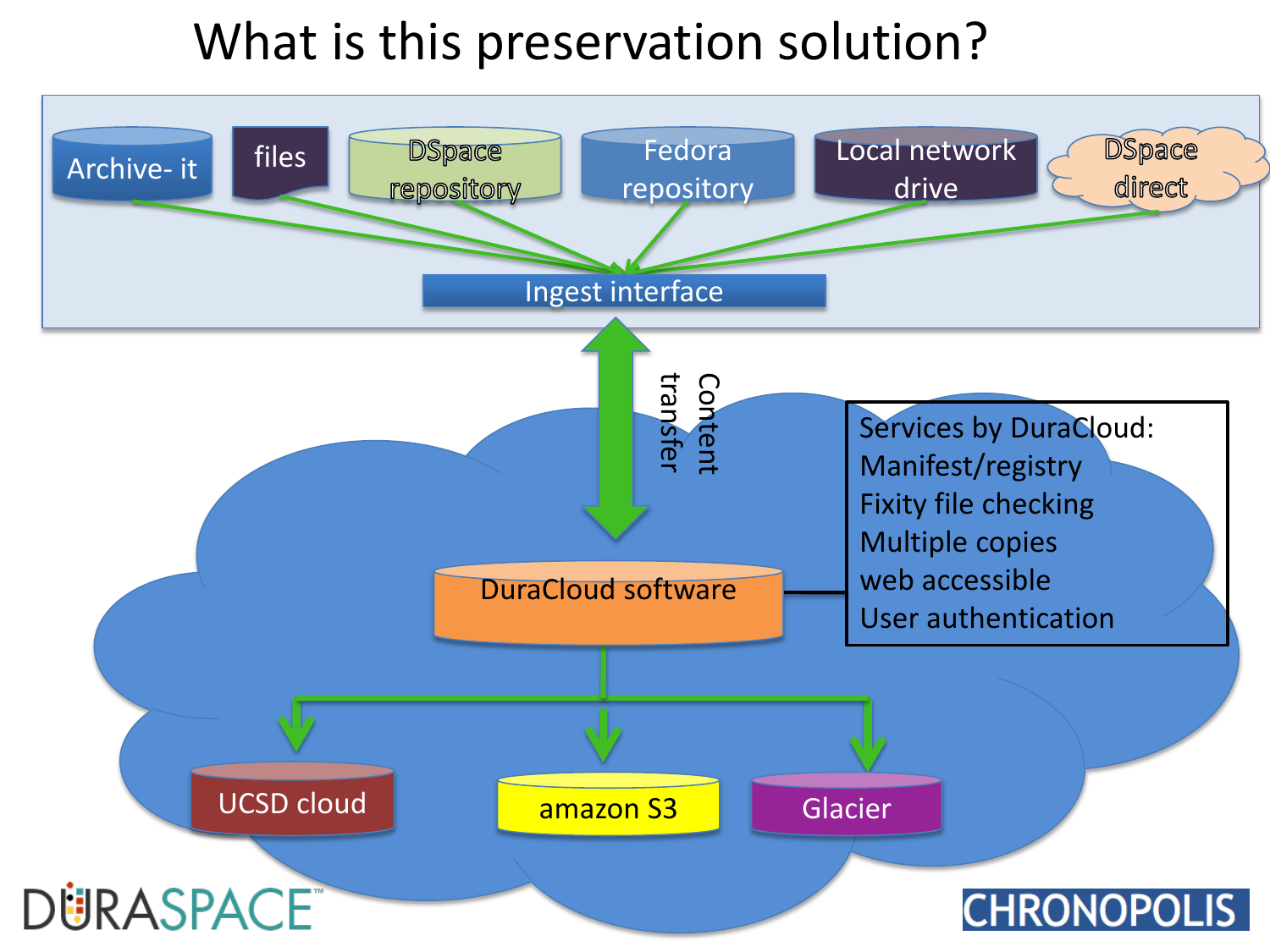#### **How does it get into the Preservation Network?**

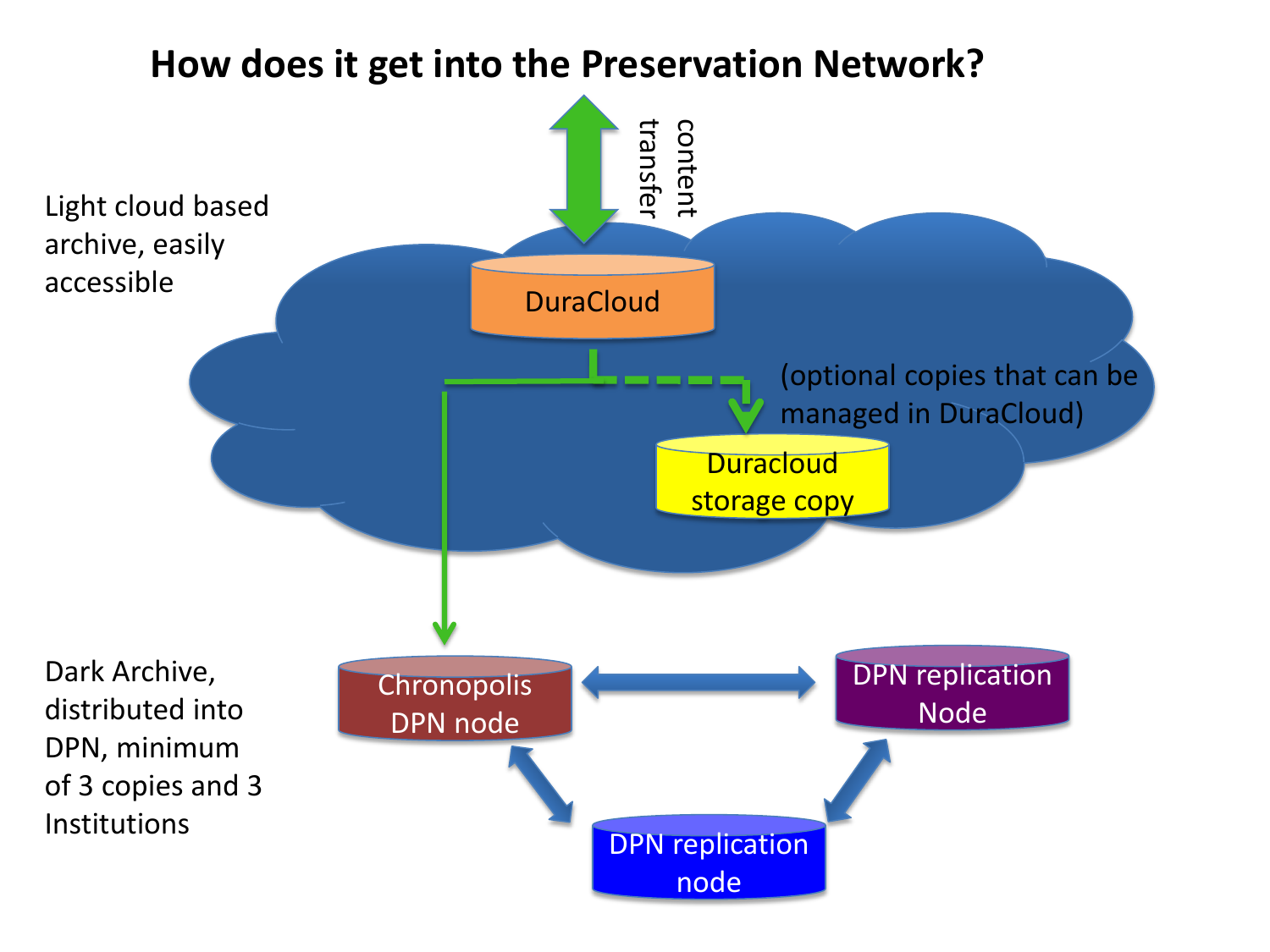## Why may you care?

Open source +

Built by the community for the community

**=**Long term sustainability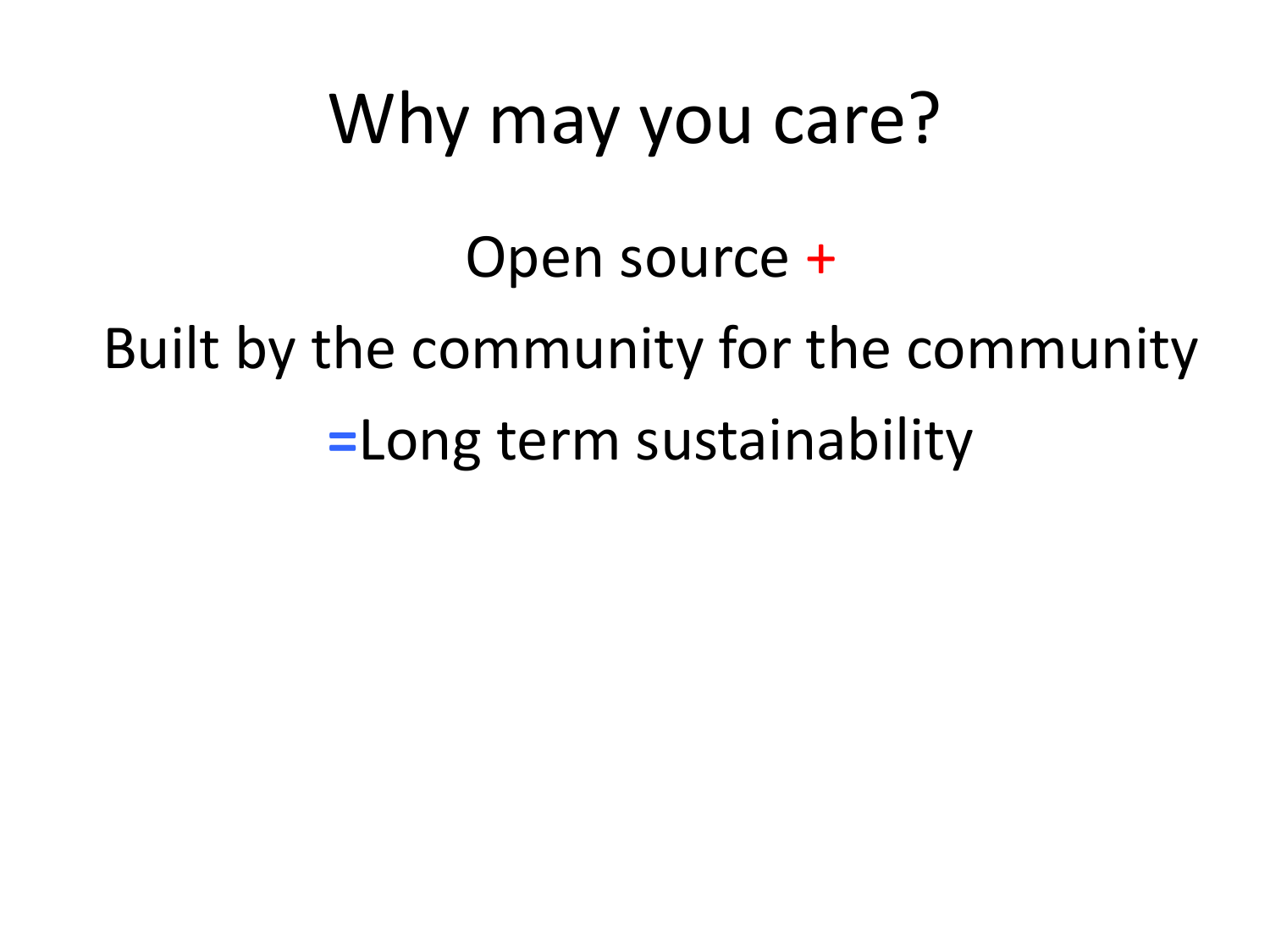## Currently five DPN nodes building the network

- DuraCloud/Chronopolis
- Hathitrust
- Stanford Digital Repository
- APTrust
- University of Texas

**Goal is to accept content into system in mid 2015**